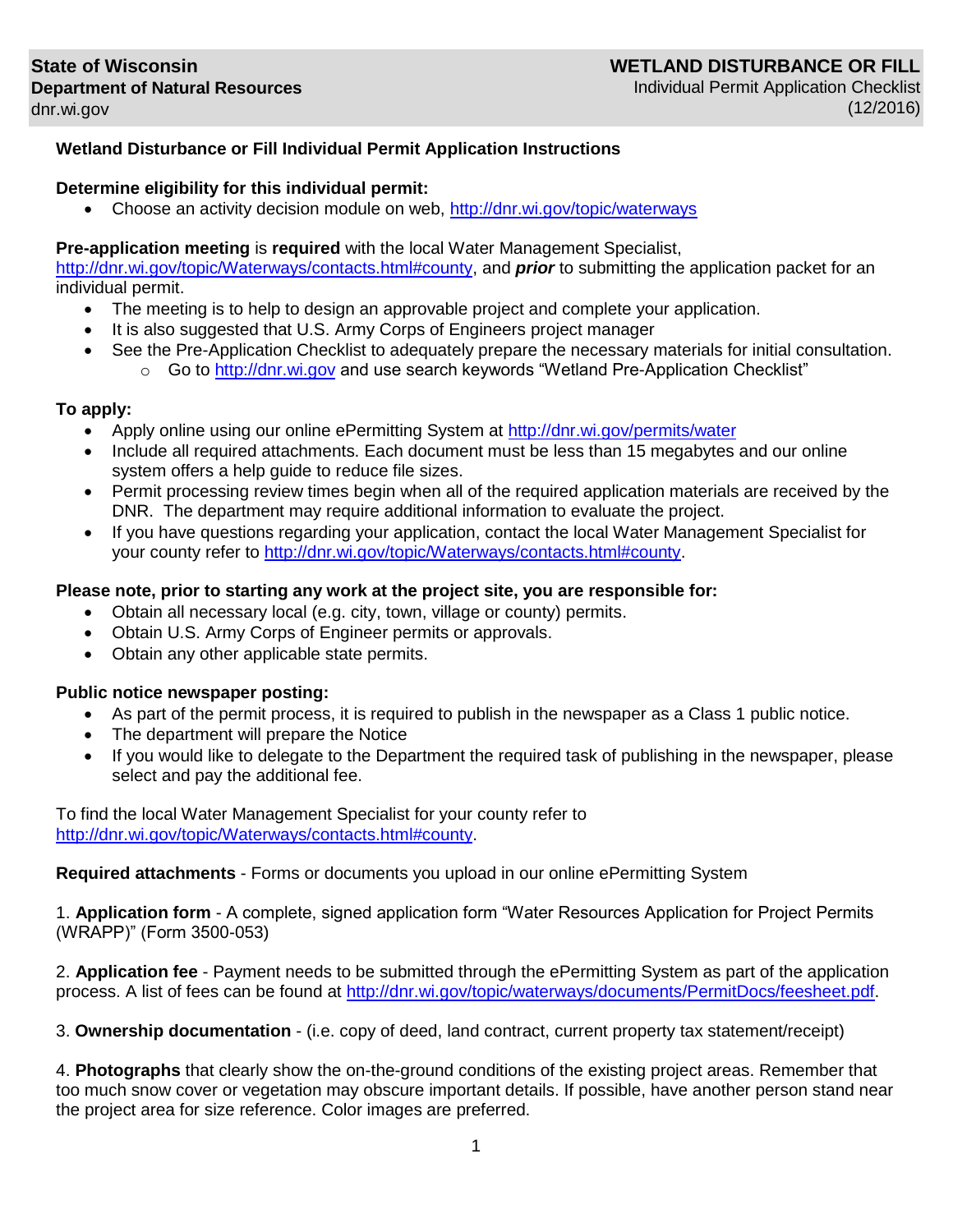### **State of Wisconsin Department of Natural Resources** [dnr.wi.gov](http://dnr.wi.gov/)

Individual Permit Application Checklist (12/2016)

5. **Site maps** which clearly illustrate the location and perimeter of the project site, and its relationship to nearby water resources (e.g. lakes, rivers, streams or wetlands), major landmarks and roads. Provide copies of relevant maps (e.g. wetland, aerial, topographical, soil, floodplain, or zoning maps), with the project location clearly identified. The department offers a web mapping tool to assist in creating these maps at [http://dnr.wi.gov/topic/surfacewater/swdv/.](http://dnr.wi.gov/topic/surfacewater/swdv/) Be sure to include:

- Soil Survey Maps
- Wisconsin Wetland Inventory Maps
- Topographic Maps
- Recent Aerial Maps

6. **Plans and specifications** that show what you intend to do. Plan drawings should be clear and to scale. Be sure to draw all plans as accurately and detailed as possible. The department reserves the right to require additional information to evaluate the project.

7. **Narrative description** of your proposal on a separate page. Please include:

- What the project is, purpose of project, need for the project, and including dimensions (length, width, depth)
- How you intend to carry out the project, including methods, materials, equipment and long term site management
- Your proposed construction schedule and sequence of work
- What temporary and permanent erosion control measures will be used
- The location of any disposal area for dredged or excavated materials
- Surface area of wetland to be filled or excavated (square feet or acres)
- Types of vegetation found in existing wetland and adjacent wetlands
- Distance from the project area to the nearest lake, stream or pond

8. **Riparian owners list** - Names and addresses of the adjacent property owners.

9. **Wetland delineation report** is required and either need to be conducted by an Assured Delineator [\(http://dnr.wi.gov/topic/Wetlands/assurance.html\)](http://dnr.wi.gov/topic/Wetlands/assurance.html) or to have received concurrence from either WI DNR Wetland ID program [\(http://dnr.wi.gov/topic/Wetlands/identification.html\)](http://dnr.wi.gov/topic/Wetlands/identification.html) or by the US Army Corps of Engineers (ACOE) **prior** to submittal of the application.

10. **Practicable alternatives analysis** - See the help documents on the Wetland Disturbance webpage [\(http://dnr.wi.gov/topic/Waterways/construction/wetlands.html](http://dnr.wi.gov/topic/Waterways/construction/wetlands.html) under this heading: "Publications explaining DNR's review process") to prepare this analysis.

## 11. **Mitigation summary sheet**

12. **Compensation site plan**, if permitee-responsible mitigation is proposed.

13. **Endangered and threatened resources** - The applicant is not required, but is encouraged to request an endangered resources (ER) review letter before applying for the permit. Information on how to obtain a review can be found by visiting the website at [http://dnr.wi.gov/topic/ERReview/Review.html.](http://dnr.wi.gov/topic/ERReview/Review.html) The applicant can also visit the NHI Public Portal, [http://dnr.wi.gov/topic/ERReview/PublicPortal.html,](http://dnr.wi.gov/topic/ERReview/PublicPortal.html) to determine if a full ER Review is required. Read the 'What is an ER Preliminary Assessment and what do the results mean?' section to determine follow-up steps.